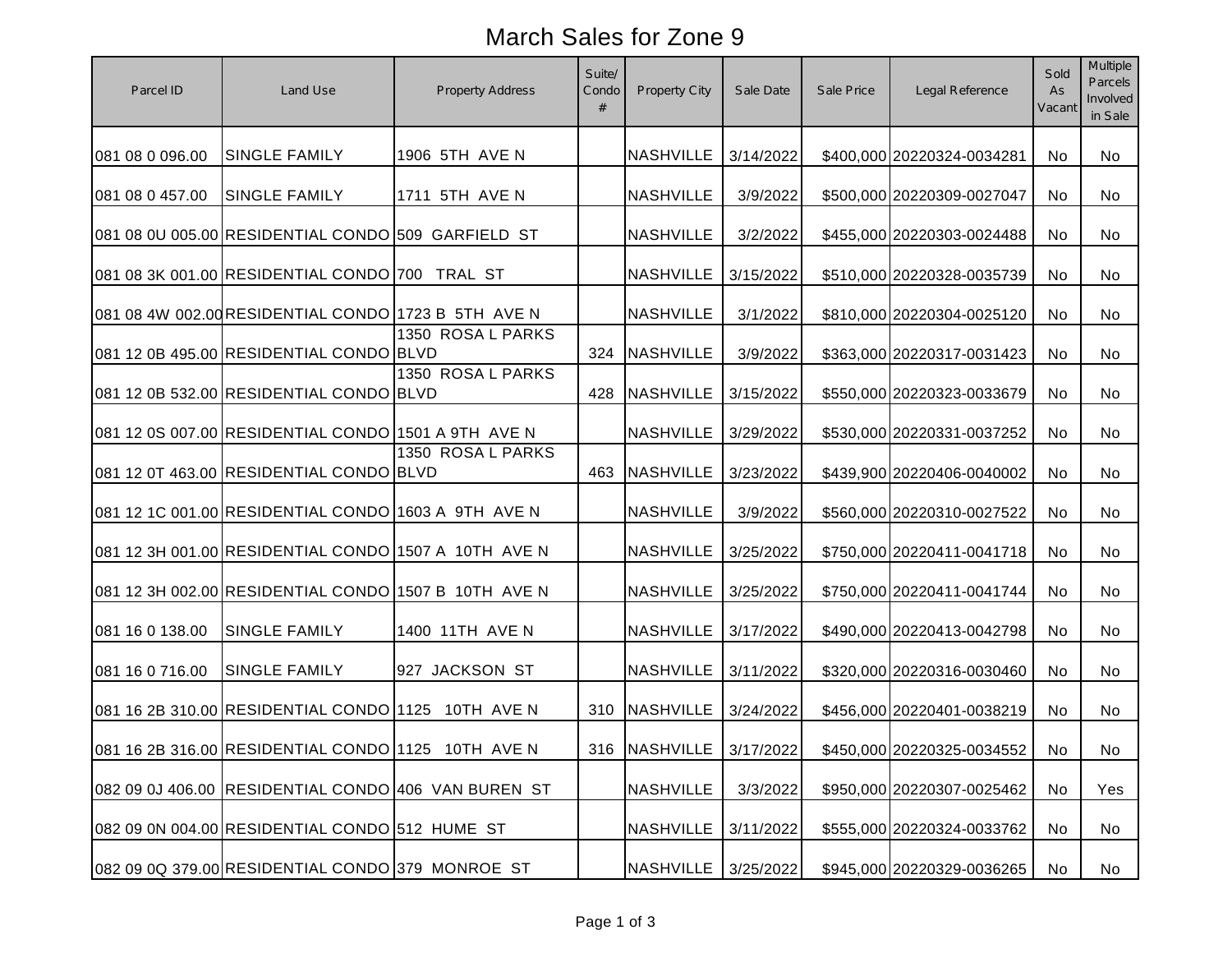## March Sales for Zone 9

| Parcel ID       | Land Use                                          | <b>Property Address</b>                              | Suite/<br>Condo<br># | Property City               | Sale Date | Sale Price | Legal Reference              | Sold<br>As<br>Vacant | Multiple<br>Parcels<br>Involved<br>in Sale |
|-----------------|---------------------------------------------------|------------------------------------------------------|----------------------|-----------------------------|-----------|------------|------------------------------|----------------------|--------------------------------------------|
|                 | 082 13 0A 009.00 RESIDENTIAL CONDO 1000 9TH AVE N |                                                      |                      | <b>NASHVILLE</b>            | 3/10/2022 |            | \$500,000 20220321-0032280   | No                   | No                                         |
|                 | 082 13 0D 103.00 RESIDENTIAL CONDO 522 MADISON ST |                                                      |                      | <b>NASHVILLE</b>            | 3/21/2022 |            | \$370,000 20220329-0036092   | No                   | No                                         |
|                 | 082 13 0D 204.00 RESIDENTIAL CONDO 508 MADISON ST |                                                      | 6                    | <b>NASHVILLE</b>            | 3/25/2022 |            | \$580,000 20220404-0038463   | No                   | No                                         |
|                 | 082 13 0G 410.00 RESIDENTIAL CONDO 303 CRIDDLE ST |                                                      |                      | 410 NASHVILLE               | 3/10/2022 |            | \$459,555 20220323-0033395   | No                   | No                                         |
|                 | 082 13 0G 412.00 RESIDENTIAL CONDO 303 CRIDDLE ST |                                                      |                      | 412 NASHVILLE               | 3/15/2022 |            | \$400,000 20220324-0034131   | No                   | No                                         |
|                 | 082 13 0K 109.00 RESIDENTIAL CONDO 601            | <b>MADISON ST</b>                                    | 109                  | <b>NASHVILLE</b>            | 3/25/2022 |            | \$635,000 20220405-0039182   | No                   | No                                         |
|                 | 082 13 0K 112.00 RESIDENTIAL CONDO 601            | <b>MADISON ST</b>                                    |                      | 112 NASHVILLE               | 3/31/2022 |            | \$305,000 20220404-0038480   | No                   | No                                         |
|                 | 082 13 0K 202.00 RESIDENTIAL CONDO 601            | <b>MADISON ST</b>                                    | 202                  | <b>NASHVILLE</b>            | 3/11/2022 |            | \$625,000 20220321-0032004   | No                   | No                                         |
|                 | 082 14 0A 102.00 RESIDENTIAL CONDO 964 1ST AVE N  |                                                      |                      | <b>NASHVILLE</b>            | 3/15/2022 |            | \$630,000 20220321-0032382   | No                   | No                                         |
|                 | 082 14 0A 137.00 RESIDENTIAL CONDO 786 1ST AVE N  |                                                      |                      | <b>NASHVILLE</b>            | 3/21/2022 |            | \$440,000 20220322-0032727   | No                   | No                                         |
| 092 04 0 253.00 | <b>TRIPLEX</b>                                    | 904 MORRISON ST                                      |                      | <b>NASHVILLE</b>            | 3/2/2022  |            | \$419,000 20220309-0027057   | No                   | No                                         |
|                 |                                                   |                                                      |                      | 903 NASHVILLE               | 3/8/2022  |            | \$210,000 20220314-0029660   | No                   | No                                         |
|                 | 093 01 0A 266.00 RESIDENTIAL CONDO 510 GAY ST     |                                                      |                      | 1008 NASHVILLE              | 3/31/2022 |            | \$220,000 20220401-0037751   | No                   | No                                         |
|                 | 093 02 3D 006.00 RESIDENTIAL CONDO 207 3RD AVE N  |                                                      | 402                  | NASHVILLE                   | 3/7/2022  |            | \$2,125,000 20220322-0032621 | No                   | No                                         |
|                 | 093 05 2B 003.00 RESIDENTIAL CONDO 700 CHURCH ST  |                                                      | 203                  | <b>NASHVILLE</b>            | 3/25/2022 |            | \$350,000 20220406-0039514   | No                   | No                                         |
|                 | 093 05 2B 017.00 RESIDENTIAL CONDO 700 CHURCH ST  |                                                      |                      | 401   NASHVILLE   3/25/2022 |           |            | \$295,000 20220329-0036048   | No                   | No                                         |
|                 | 093 05 2B 035.00 RESIDENTIAL CONDO 700 CHURCH ST  |                                                      | 603                  | <b>NASHVILLE</b>            | 3/19/2022 |            | \$330,000 20220330-0036777   | No                   | No                                         |
|                 |                                                   | 093 06 0A 255.00 RESIDENTIAL CONDO 301 DEMONBREUN ST |                      | 1619 NASHVILLE              | 3/16/2022 |            | \$500,000 20220325-0034948   | No                   | No                                         |
|                 | 093 06 1C 127.00 RESIDENTIAL CONDO 555 CHURCH ST  |                                                      |                      | 2305 NASHVILLE              | 3/14/2022 |            | \$850,000 20220310-0027749   | No                   | No                                         |